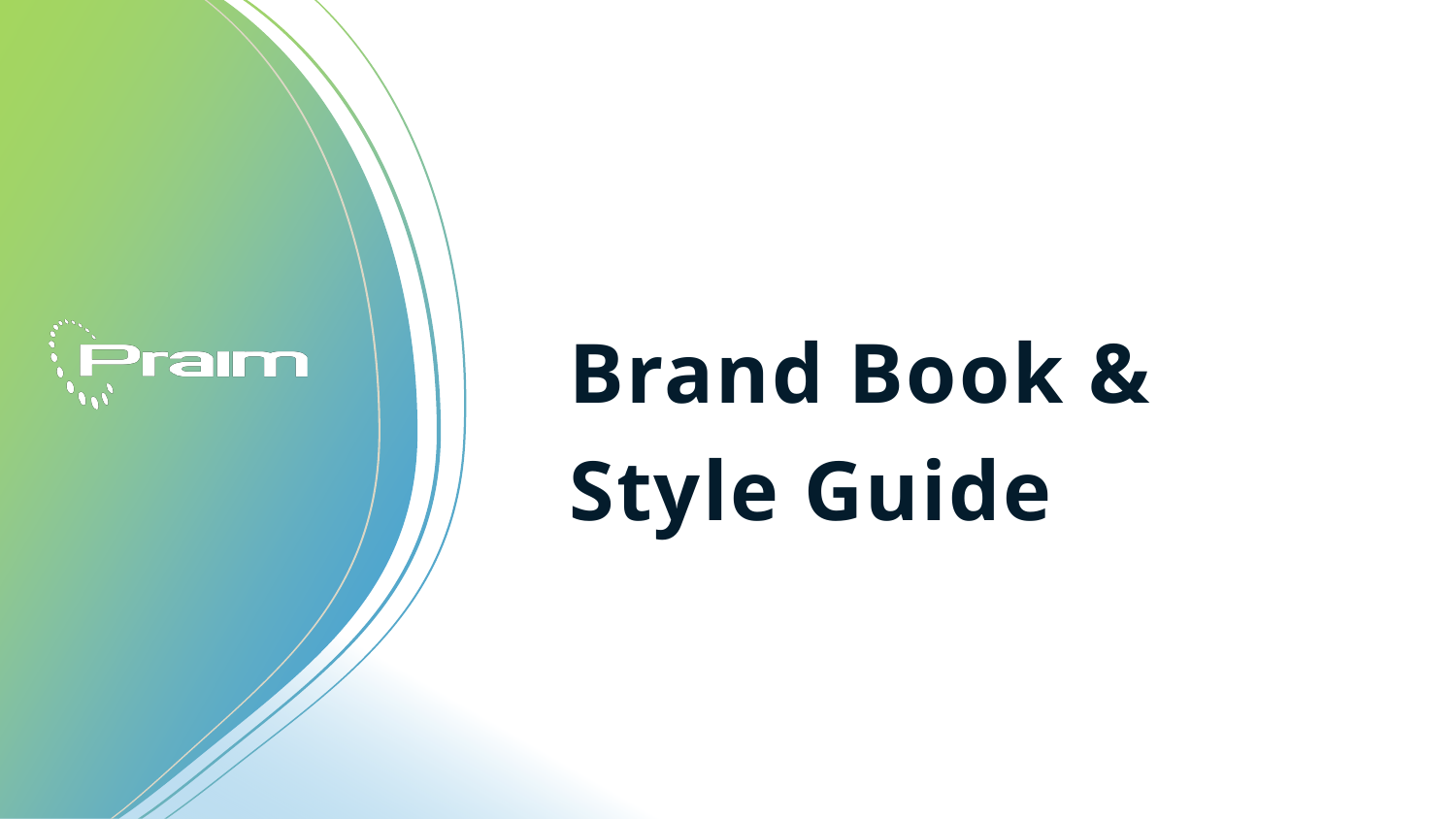

#### **The company**

Praim is a global company established in 1987 in Trento (Italy) that puts at the center of its dedication the creation and management of powerful, secure, efficient, and Cloud-friendly software and hardware workstations.

All this is achieved thanks to continuous Research & Development activities, several technological alliances and a special consideration for eco-sustainability.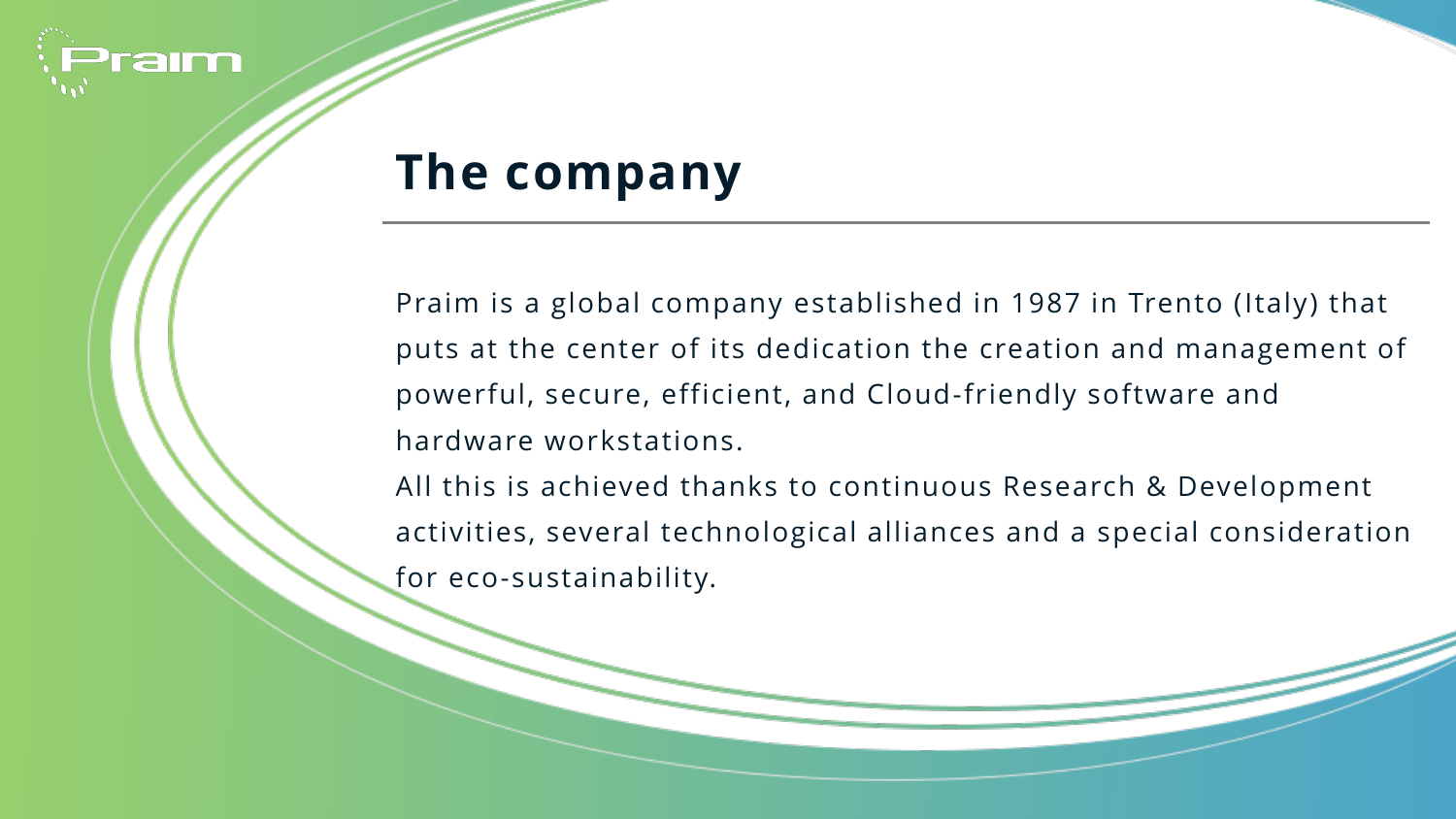

#### **The values**

- An italian company, considered Worldwide
- Technology as the way to improve business
- Semplicity: in creating, managing, using
- Attention to the environment
- Technological partnership with other IT Vendors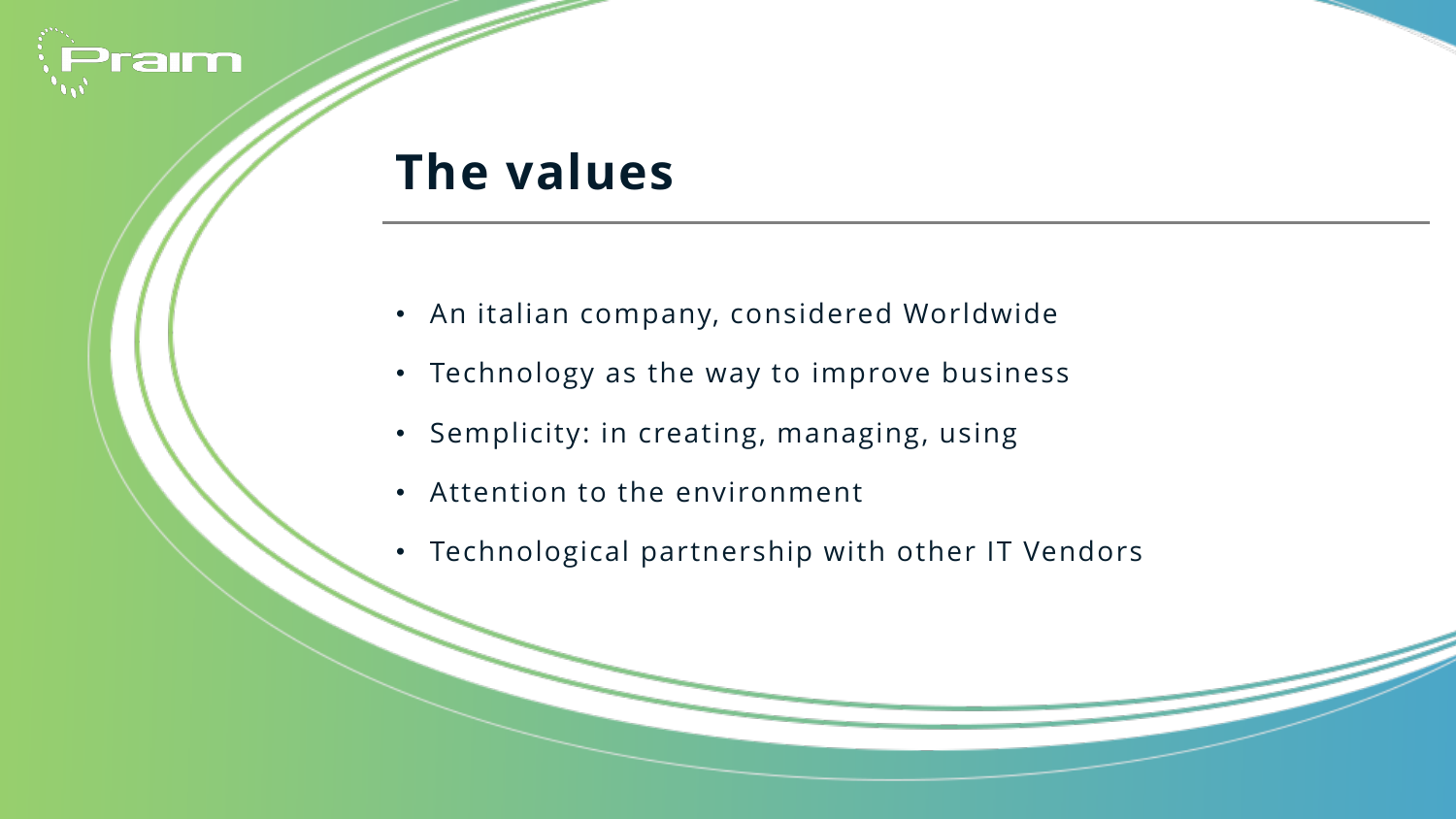

# **The logo**

The **logo** carries all the values that the company supports: the name, short and easily pronounceable in several languages, communicates simplicity, spontaneity and reaction to change; the **lettering** has never changed over the years, carrying the tradition and solidity of the company; the **pictogram**, composed of dots that embrace the logotype, communicates entirety, technological alliance and the power of continuous teamwork to improve solutions in order to make everyone's daily work better.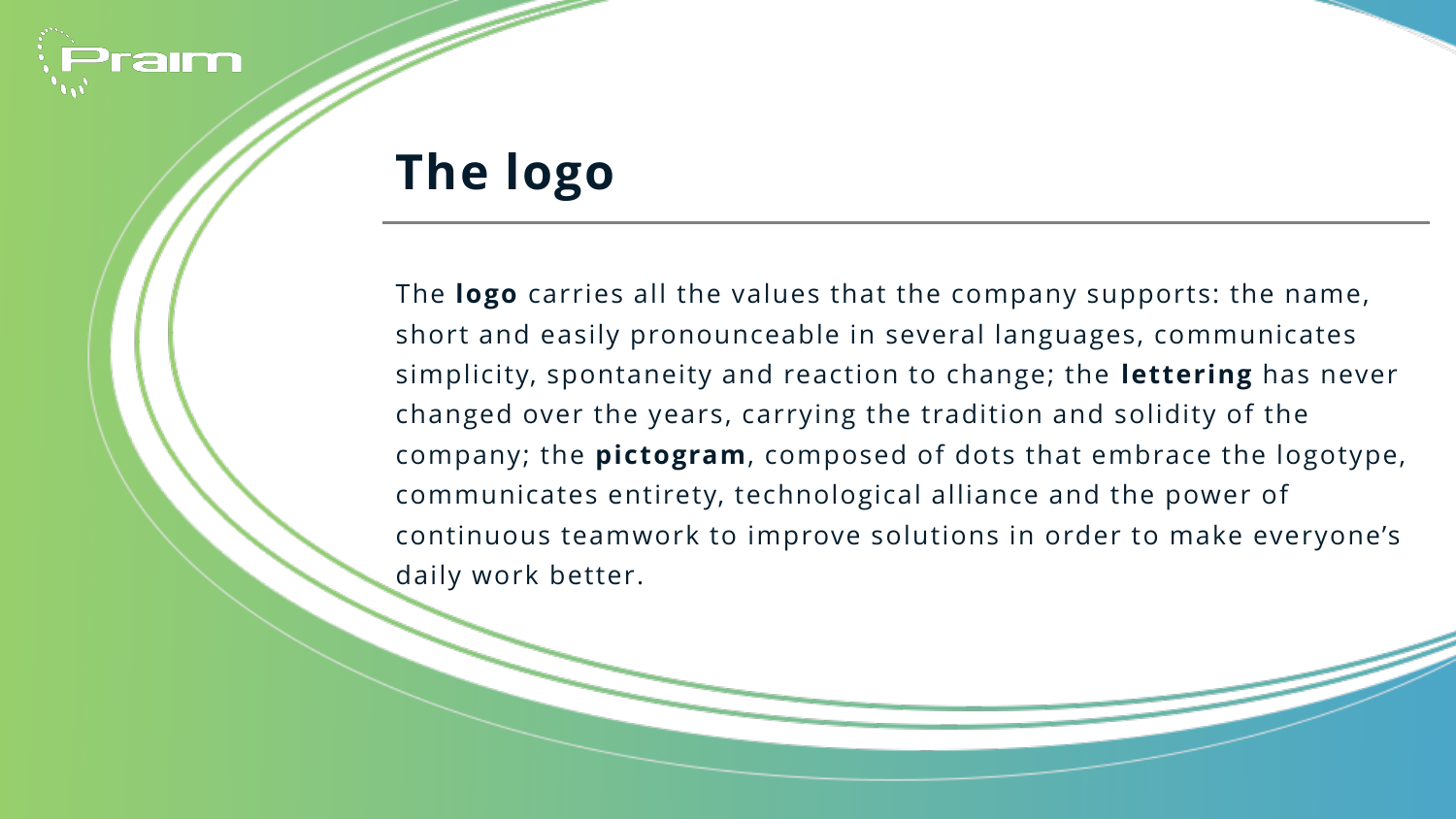

## **Positive and negative**



**RGB** 33 35 34 **CMYK** 86 70 69 95 **HEX** #212322

**RGB** 255 255 255 **CMYK** 0 0 0 0 **HEX** #ffffff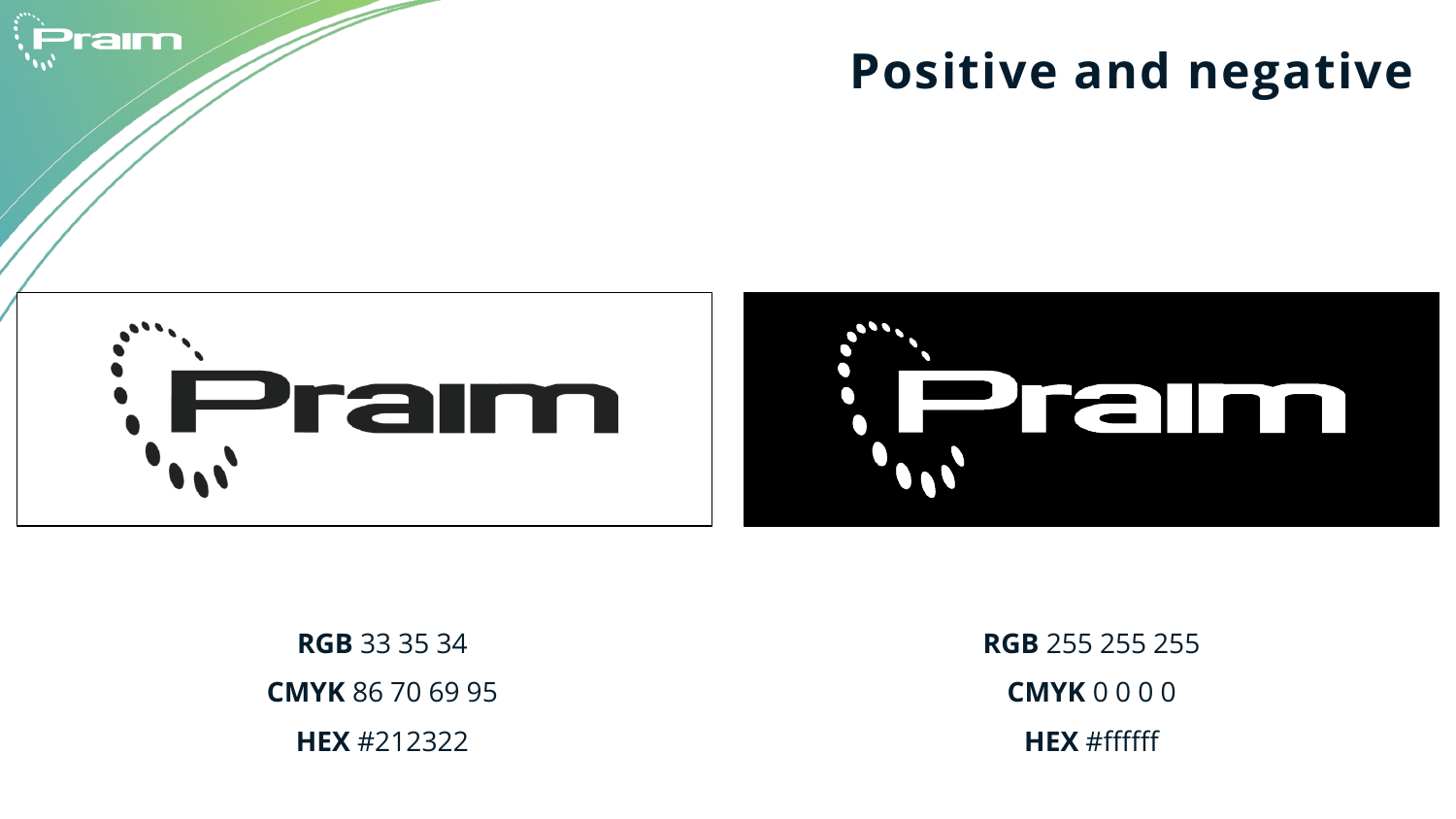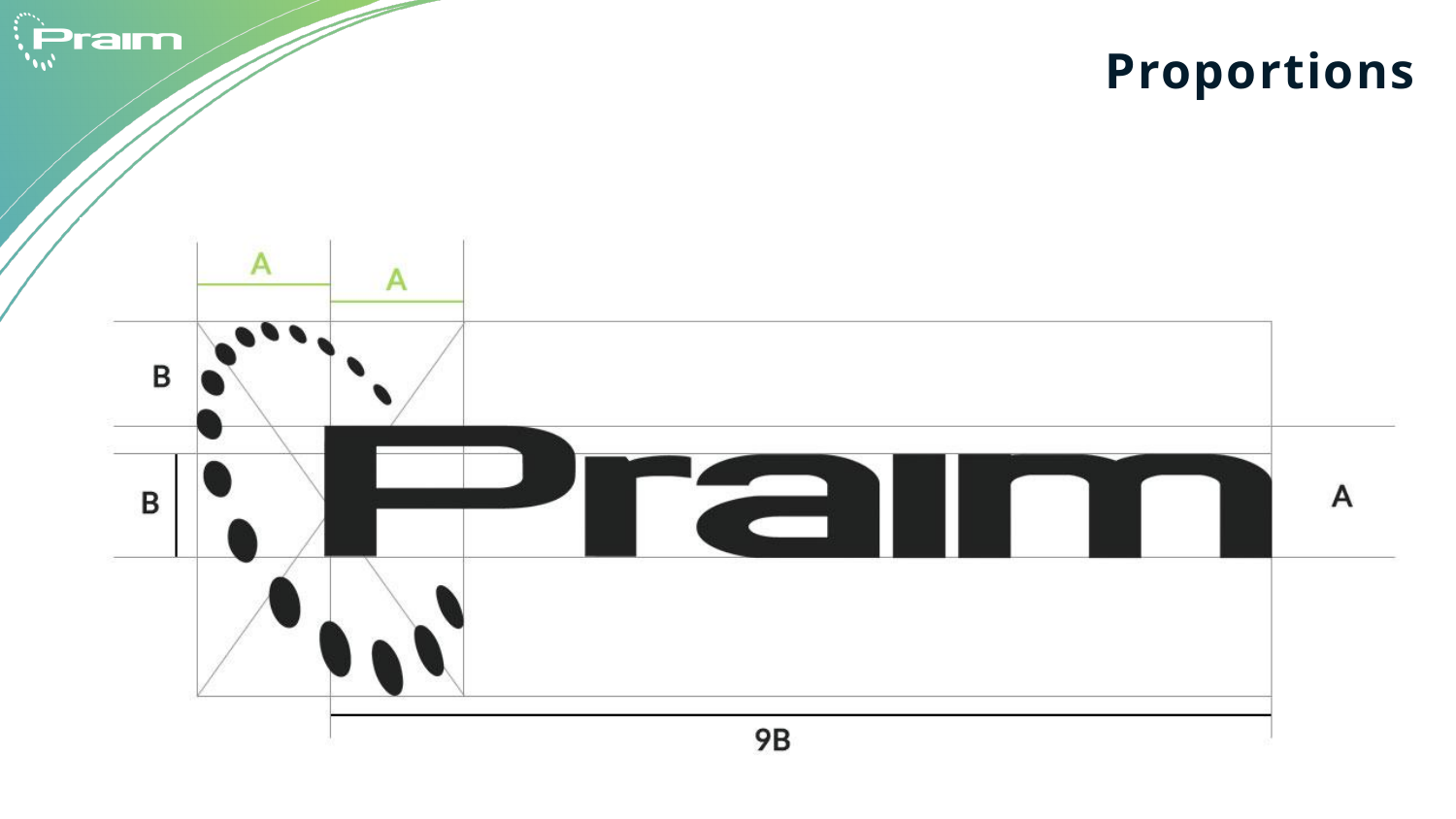



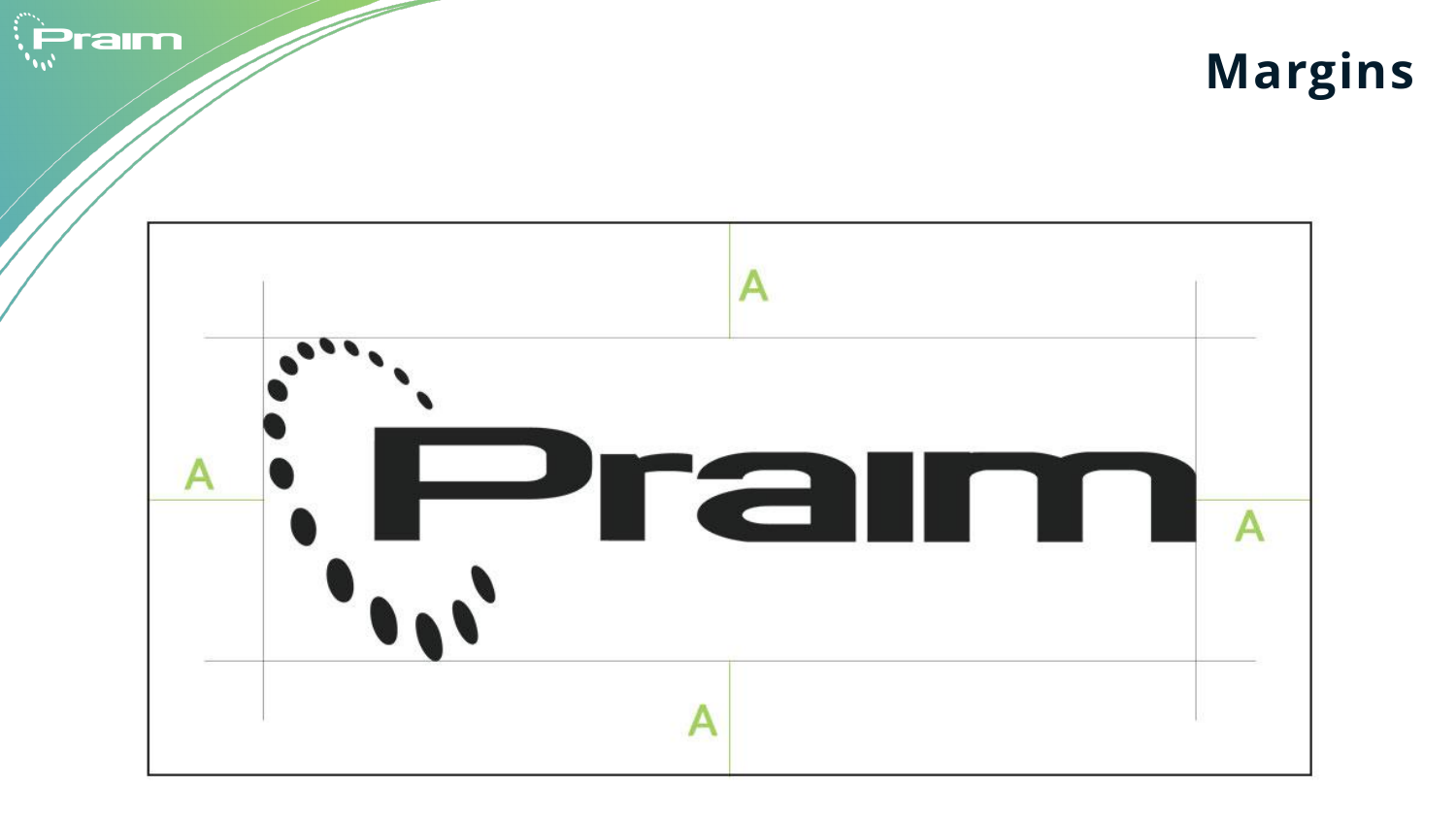







Black on white Black on light colored backgrounds





White on black White on dark colored backgrounds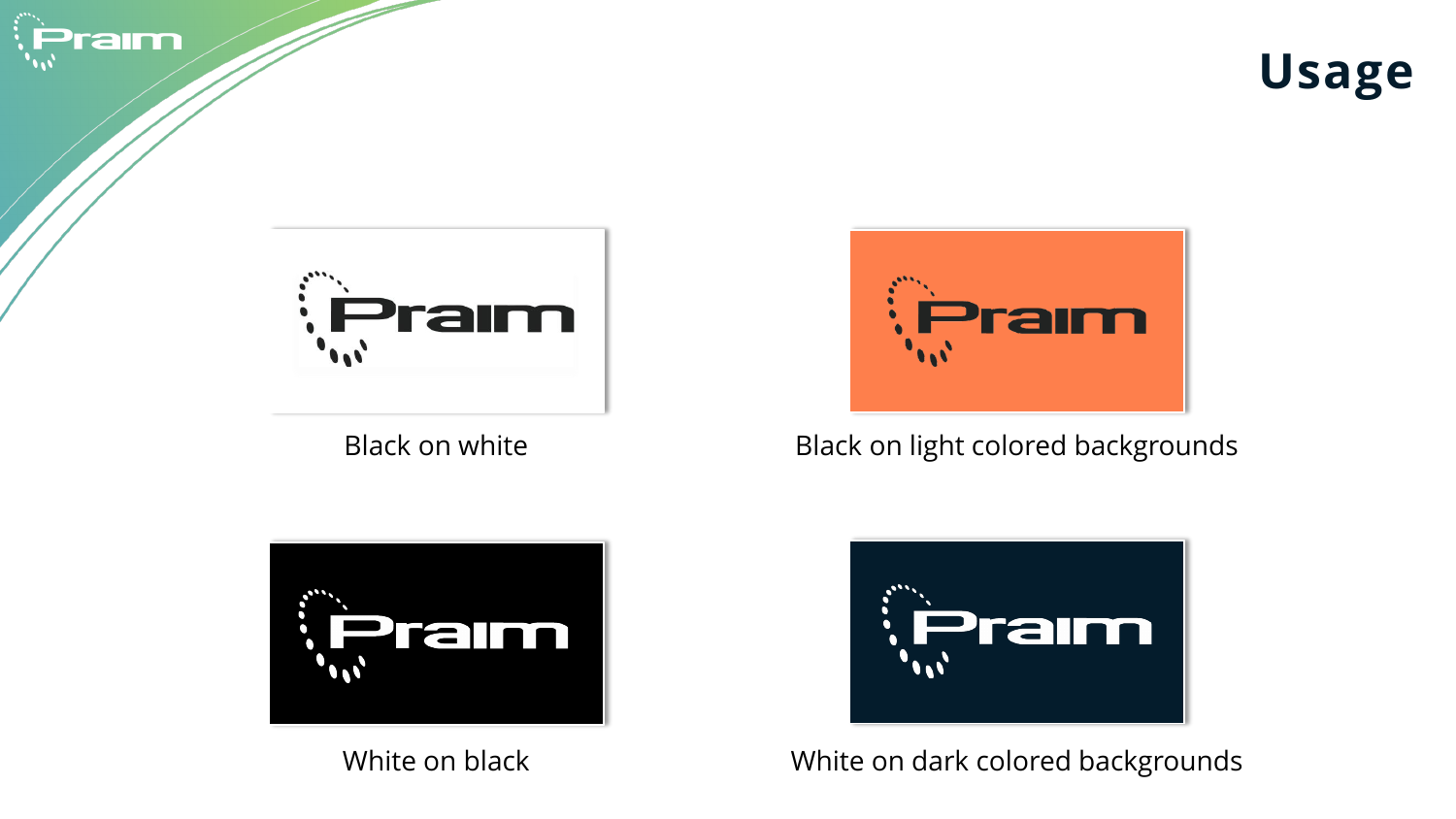Praim









White on dark images **Black on light images** Black on mixed images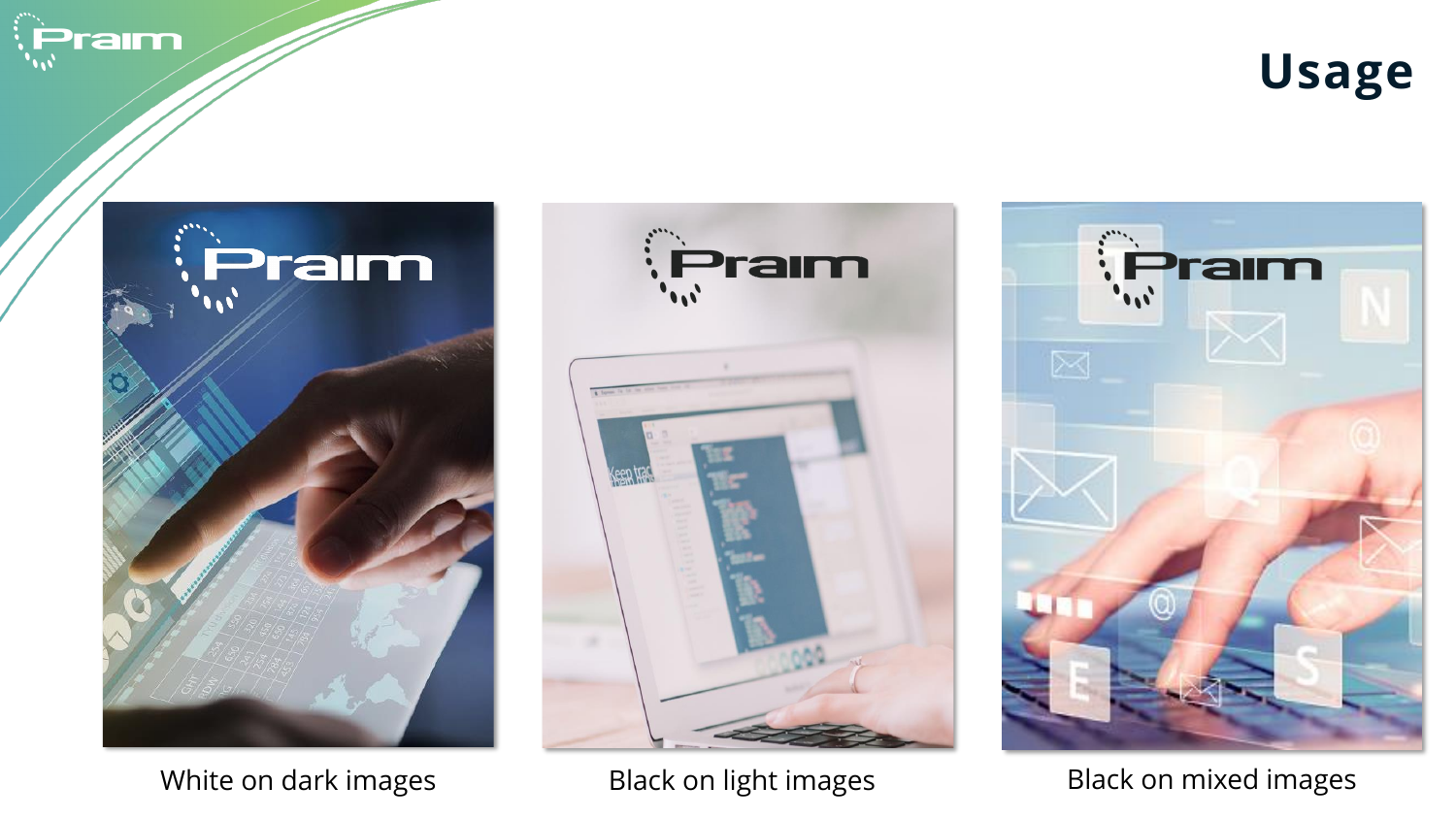

**Usage**









Don't rotate **Don't distort** Don't distort Don't tilt **Don't change the font** 









Don't modify proportions Don't modify the layout Don't change the color Don't change logo elements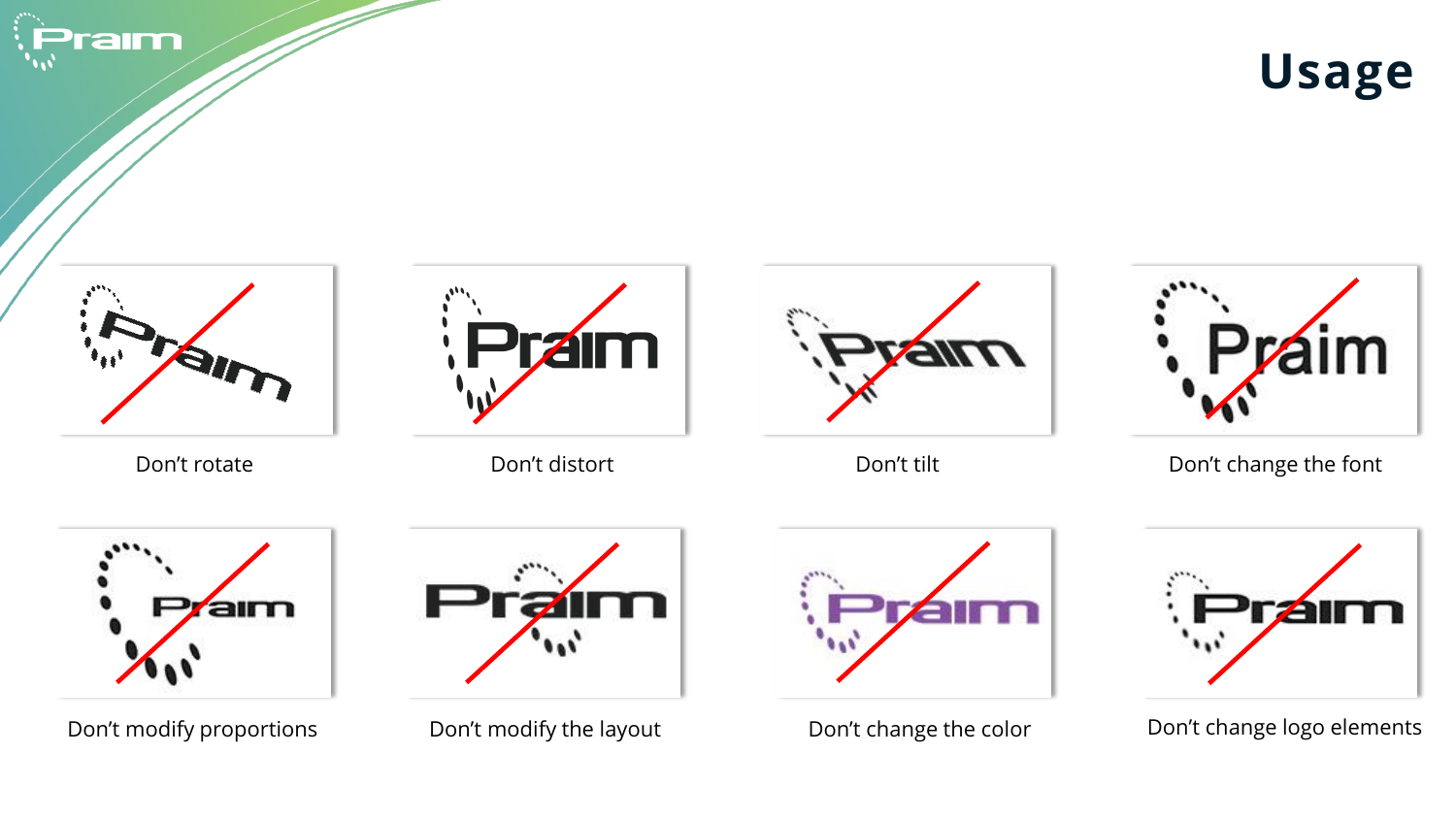

# **Lettering**

#### Primary font: Lato

Usage: website, documents, e-mail marketing

Lato Regular Font abcdefghijklmnopqrstuvwxyz ABCDEFGHIJKLMNOPQRSTUVWXYZ 1234567890,.:;'"&!?

**Lato Bold Font abcdefghijklmnopqrstuvwxyz ABCDEFGHIJKLMNOPQRSTUVWXYZ 1234567890,.:;'"&!?**

## Secondary font: Open Sans

Usage: presentations

Open Sans Regular Font abcdefghijklmnopqrstuvwxyz ABCDEFGHIJKLMNOPQRSTUVWXYZ 1234567890,.:;'"&!?

**Open Sans Bold Font abcdefghijklmnopqrstuvwxyz ABCDEFGHIJKLMNOPQRSTUVWXYZ 1234567890,.:;'"&!?**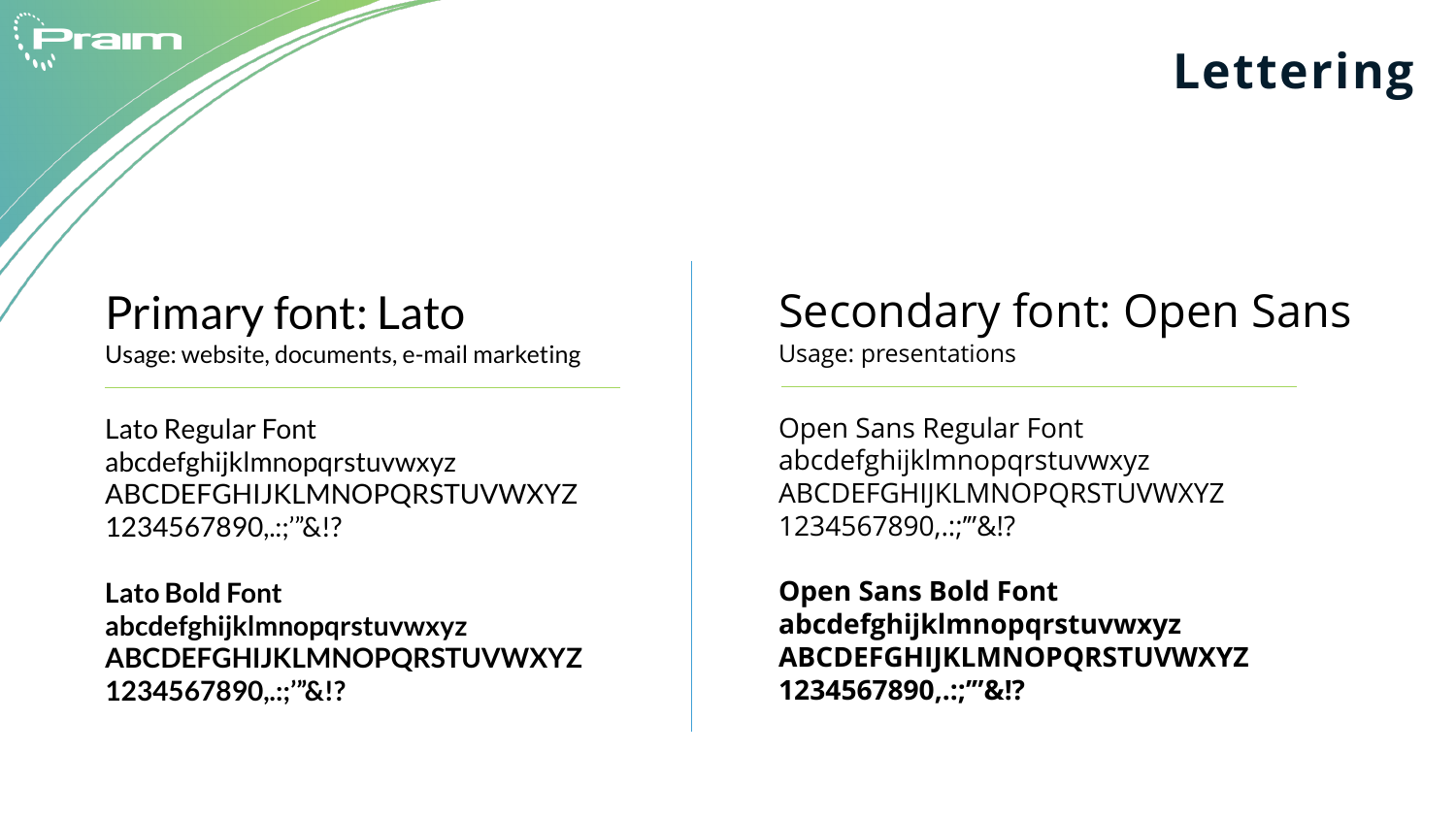

#### **Colors**



**Pantone 296 C** Usage: primary color, texts **RGB** 4 28 44 **CMYK** 100 73 28 86 **HEX** #041C2C

**Pantone 367 C** Usage: secondary color, headers, secondary CTAs **RGB** 164 214 94 **CMYK** 41 0 68 0 **HEX** #A4D65E